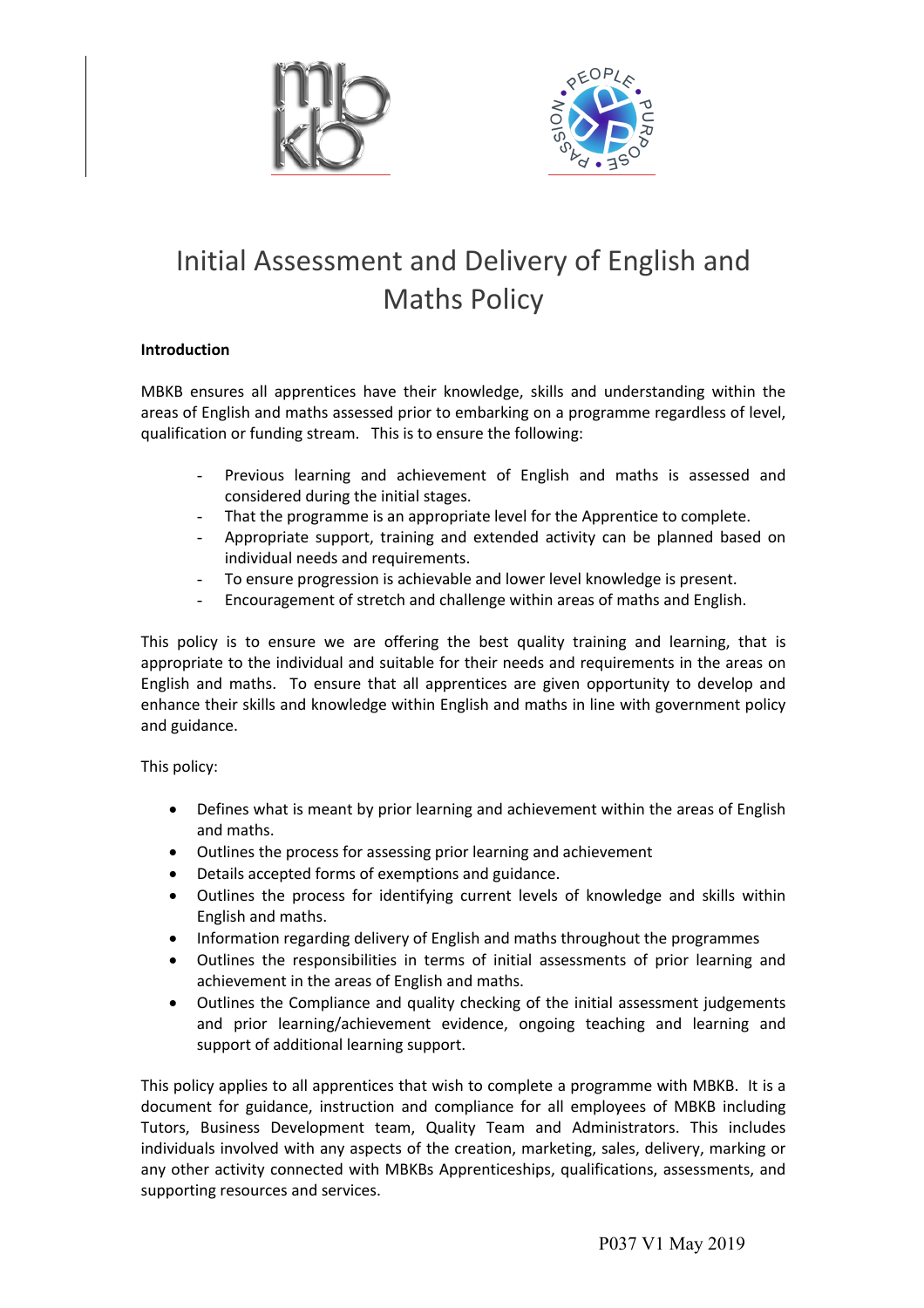



# **Definition of prior learning and achievement within English and maths**

The definition of prior learning within the area of English and maths would be identification of any previous certification or accreditation of qualifications and training. To find out what would be accepted as a full exemption, please see figure 1 below in this policy.

#### **Processes and Procedures for completing an initial assessment of prior learning and achievement in English and maths**

A part of the initial assessment and planning phase of the learner journey MBKB will carry out checks to ensure prior learning and achievement are taken into consideration when planning the apprentices programme. The following activities will be carried out

**Enrolment Application Form** – Once initial contact has been made a candidate is asked to complete an enrolment form. This outlines the following items:

- Last educational establishment attended.
- Qualifications, including levels and grades
- Additional support requirements
- Identified learning needs e.g. Dyslexia, Dyspraxia etc

**CV and Job description request** – This is so that as a training provider can see what the candidate has done before in and out of employment and how that experience may relate to the requested programme. The job description allows us to identify areas where English and maths may be used within their role and identify areas of strength

**Discussion of prior learning and experience** – A discussion is held with the candidate and tutor to ensure all prior learning and knowledge is taken into consideration and ensure that the relevant knowledge from lower levels is present before progression is agreed. This is logged on the initial documents – Individual session plan.

**Learner record** – The apprentices LRS is inspected by MBKB to show previous qualifications and levels within English and Maths that have been attained, occasions where study may have been incomplete.

**Certificates** – MBKB will examine of any certificates the apprentice has issued to us.

**Completion of Initial Assessments and Diagnostics** - We will then examine the initial assessment scores and diagnostic results to confirm competency and current levels across the subject and their differing sectors.

Once the full onboarding phase 1 and initial assessments outlined above have been completed the target for Maths and English along with any exemptions is recorded on the apprentice's individual commitment statement which is then used to update the learner journey. Maths and English delivery then planned as appropriate to these findings.

Delivery of Maths and English is recorded monthly and session plans and reviewed by our Quality Assurance team at T&L observations and sampling periods.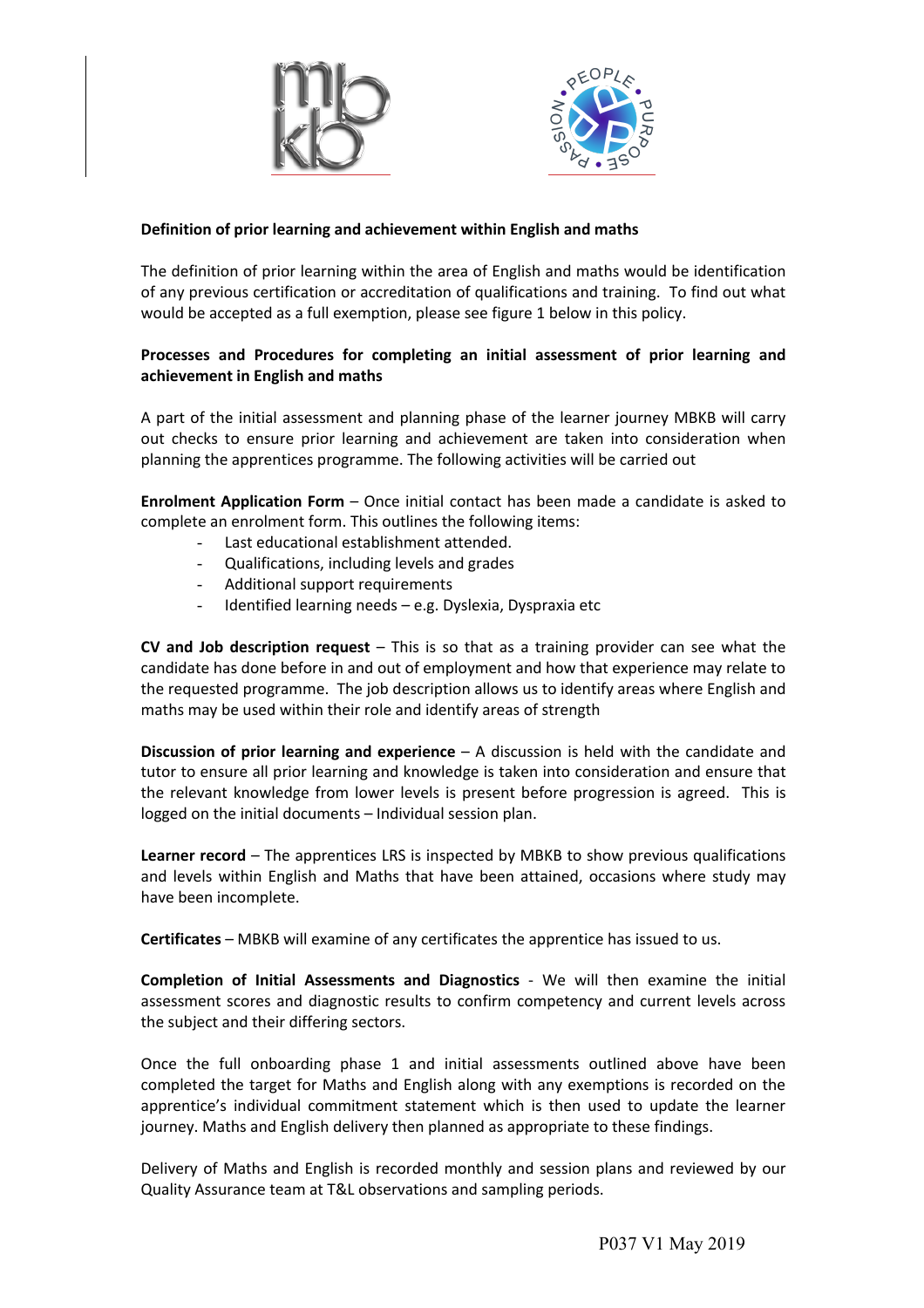



# **Accepted forms of exemptions and guidance.**

Certificates are requested at the very start of the process, they should be checked that the name and date of birth matches that on our information, for name changes for example marriage – proof of name change will be also required.

In line with government literacy and numeracy policy and ESFA guidelines for English and maths the following prior learning can be accepted as exemptions:

| <b>Qualifications</b>                | <b>English</b>                                      | <b>Maths</b>                                                                                   | <b>Minimum</b><br>acceptable<br>grade |
|--------------------------------------|-----------------------------------------------------|------------------------------------------------------------------------------------------------|---------------------------------------|
| GCSE*                                | Any GCSE with English in the title                  | Any GCSE with Mathematics in<br>the title                                                      | E or $2**$                            |
| <b>International GCSE</b>            | Any International GCSE with<br>English in the title | Any International GCSE with<br>Mathematics in the title                                        | E or 2                                |
| Functional Skills level 1            | English                                             | Mathematics                                                                                    | Pass                                  |
| Key Skills level 1                   | Communication (Literacy)                            | <b>Application of Number</b><br>(Numeracy)                                                     | Pass                                  |
| A Level                              | Any A Level with English in the<br>title            | Any A Level with Mathematics in<br>the title                                                   | E or Ordinary<br>Grade (pre<br>1986)  |
| AS Level                             | Any AS Level with English in the<br>title           | Any AS Level with Mathematics<br>in the title                                                  | E                                     |
| Core Maths level 3***                |                                                     | <b>Mathematical Studies</b>                                                                    | E                                     |
|                                      |                                                     | Using and Applying Mathematics                                                                 |                                       |
|                                      |                                                     | Quantitative Problem Solving                                                                   |                                       |
|                                      |                                                     | <b>Quantitative Reasoning</b>                                                                  |                                       |
|                                      |                                                     | <b>Mathematics in Context</b>                                                                  |                                       |
|                                      |                                                     | Mathematics for Work and Life                                                                  |                                       |
| Free-Standing<br>Mathematics level 2 |                                                     | Level 2 Free-Standing<br>Mathematics Qualification -<br>Foundations of Advanced<br>Mathematics | Ε                                     |
| Pre U Certificate                    | Literature in English                               | Mathematics<br><b>Further Mathematics</b>                                                      | P <sub>3</sub>                        |

Fig.1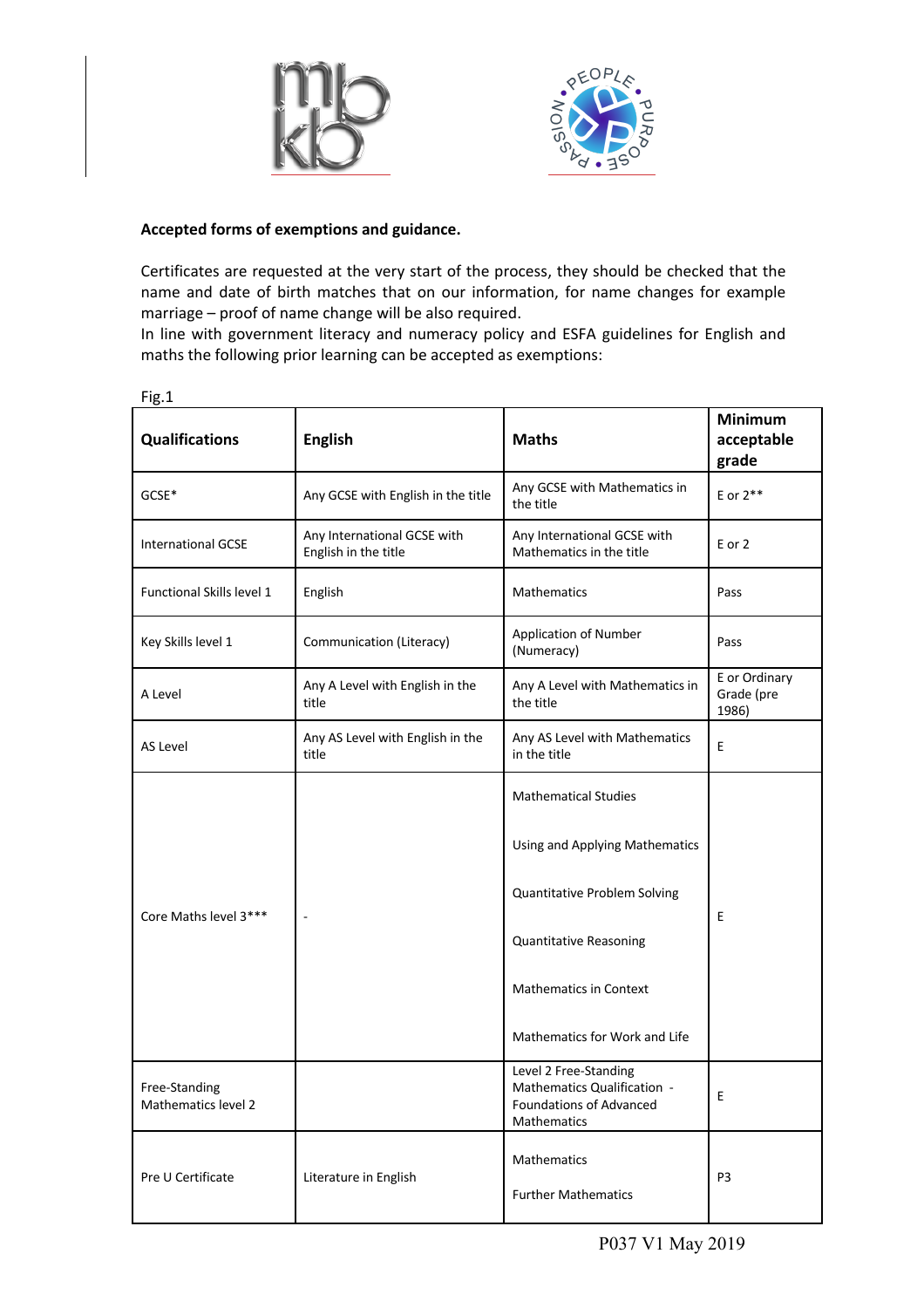



| O Level                                                    | English language                                                                              | Mathematics                                                                                                      | E (pre 1975<br>evidence of a<br>Pass) |
|------------------------------------------------------------|-----------------------------------------------------------------------------------------------|------------------------------------------------------------------------------------------------------------------|---------------------------------------|
|                                                            | English literature                                                                            |                                                                                                                  |                                       |
| <b>CSE</b>                                                 | English                                                                                       | Mathematics                                                                                                      | $2$ and $3$                           |
| British Sign<br>Language****                               |                                                                                               |                                                                                                                  |                                       |
| (Regulated Qualifications<br>Framework level 1)            | British Sign Language                                                                         | $\blacksquare$                                                                                                   | Pass                                  |
| (Scottish Credit &<br>Qualifications<br>Framework level 4) |                                                                                               |                                                                                                                  |                                       |
| <b>Essential Skills Wales</b><br>level 1                   | <b>Essential Communication Skills or</b><br><b>Essential Skills Wales in</b><br>Communication | <b>Essential Application of Number</b><br>Skills or<br>Essential Skills Wales in<br><b>Application of Number</b> | Pass                                  |
| <b>Essential Skills (Northern</b><br>Ireland) level 1      | Certificate in Essential Skills<br>Communication                                              | Certificate in Essential Skills<br><b>Application of Number</b>                                                  | Pass                                  |
| Scottish Advanced Higher                                   | English                                                                                       | Mathematics                                                                                                      | C                                     |
| (SCQF level 7)                                             |                                                                                               |                                                                                                                  |                                       |
| Scottish Higher                                            |                                                                                               |                                                                                                                  |                                       |
| (SCQF level 6)                                             | English                                                                                       | Mathematic                                                                                                       | C                                     |
| <b>Scottish National 4</b>                                 |                                                                                               | Mathematics                                                                                                      |                                       |
| (SCQF level 4)                                             | English                                                                                       | Life skills Mathematics                                                                                          | Pass                                  |
|                                                            |                                                                                               | <b>Applications of Mathematics</b>                                                                               |                                       |
| Scottish Intermediate 1                                    |                                                                                               | Mathematics                                                                                                      | C                                     |
| (SCQF level 4)                                             | English                                                                                       |                                                                                                                  |                                       |
| <b>Scottish Standard Grade</b><br>General                  | English                                                                                       | Mathematics                                                                                                      |                                       |
| (SCQF level 4)                                             |                                                                                               |                                                                                                                  | 3                                     |
| <b>Scottish National</b><br>Certificate Unit               | Communication 4                                                                               |                                                                                                                  | Pass                                  |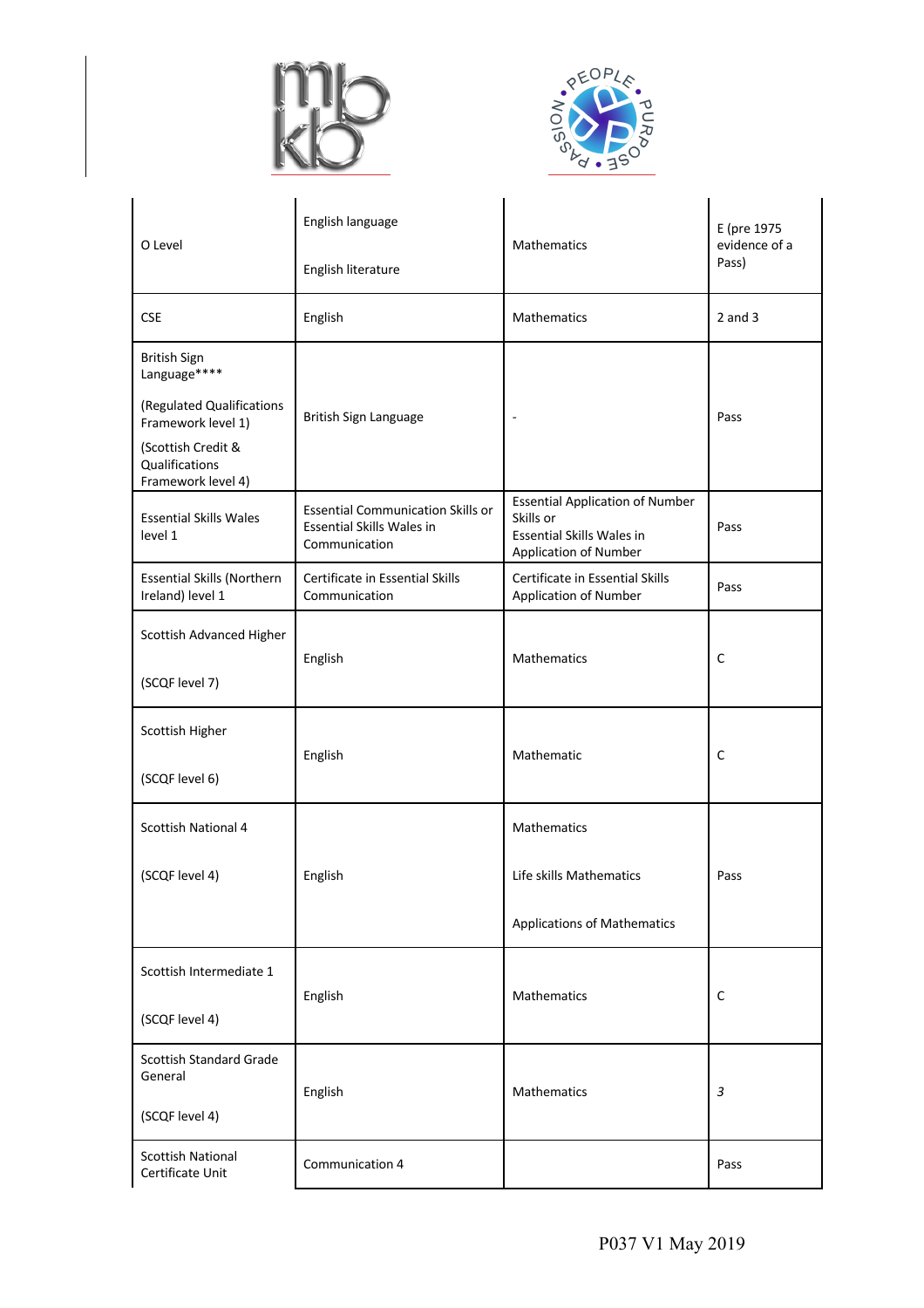



| SCQF level 6)                                     |                                               |                                               |                |  |  |
|---------------------------------------------------|-----------------------------------------------|-----------------------------------------------|----------------|--|--|
| Scottish Core Skill Unit                          | Communication                                 | Numeracy                                      | Pass           |  |  |
| (SCQF level 4)                                    |                                               |                                               |                |  |  |
| Scottish Workplace Core<br>Skill Unit             | Communication                                 | Numeracy                                      | Pass           |  |  |
| (SCQF level 4)                                    |                                               |                                               |                |  |  |
| <b>Scottish National Unit</b>                     | Literacy                                      | Numeracy                                      | Pass           |  |  |
| (SCQF level 4)                                    |                                               |                                               |                |  |  |
| Scottish Ordinary Grade                           | English                                       | <b>Mathematics</b>                            | C              |  |  |
| (SCQF level 5)                                    |                                               |                                               |                |  |  |
| <b>IBO Middle Years</b>                           |                                               | <b>Mathematics</b>                            | $\overline{2}$ |  |  |
| Programme level 1/level<br>2 Certificate          | Language and Literature                       | Mathematics - Extended                        |                |  |  |
| International<br>Baccalaureate Diploma            | Standard or Higher level<br>qualification in: | Standard or Higher level<br>qualification in: |                |  |  |
|                                                   | English A: Literature                         | <b>Mathematical Studies</b>                   | Grade 3        |  |  |
|                                                   | English A: Language and<br>Literature         | <b>Mathematics</b>                            |                |  |  |
|                                                   | Or English Literature and<br>Performance      | <b>Further Mathematics</b>                    |                |  |  |
| English and maths qualifications at higher levels |                                               |                                               |                |  |  |

English and mathematics qualifications at a higher level (e.g. level four and above) will be acceptable. For Scotland this would be an English or Mathematics qualification at SCQF level 7 and above (e.g. Advanced Higher)

Certificates will be stored securely on MBKBs drive and E-portfolio system SMART Assessor until Final ACE claim or End Point assessment. Where a candidate feels they have the relevant qualifications but needs to obtain copies of certificate 2 months will be given to allow this, however English and Maths will still be embedded within the programme. Where the certificate is not available then a formal transcript or notification of results. will be checked, validated and authenticated by MBKB.

# **Processes and Procedures for completing an initial assessment of current knowledge and skills in English and maths**

MBKB will assess all apprentices' current levels of English and maths by use of our initial assessments system, the candidate will be asked to complete these during the initial phase before any planning or acceptance can take place. The initial assessment highlights the level that is currently being worked at using a series of activities and questions. Once an initial assessment has been taken the candidate will also be asked to sit a diagnostic assessment to highlight areas of strength, weakness and development.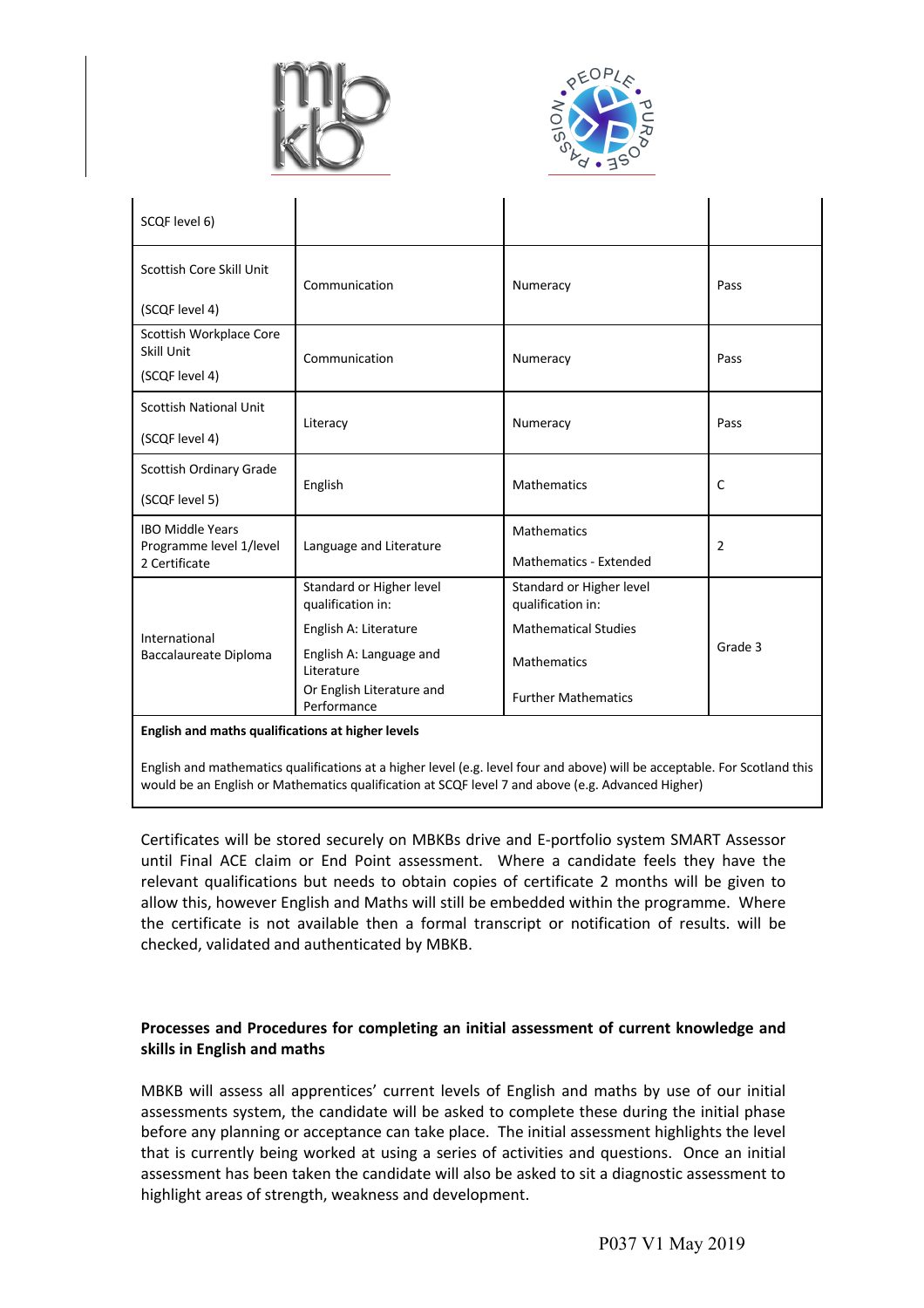



The results from these assessments are discussed with candidate and employer and used to plan further training and learning in relation to the assessment. This discussion is recorded on the document - Individual session plan

The areas that are highlighted are then added into the apprentices Individual Learner Journey. All apprentices that embark on a programme with MBKB will work towards improving and enriching their knowledge and skills within English and Maths, irrespective of their starting competency.

#### **Delivery of English and maths throughout the programmes**

As previously stated all apprentices training with MBKB will improve, develop and enhance their English and maths knowledge and skills throughout the programme. For those apprentices for which English and maths is not a "requirement" will be encouraged to work on developing their skills further by completing embedded activities and given opportunities to practice those skills. All teaching materials have the subject embedded in them and learning is recorded within the session plans for each visit/contact made. English and Maths will be discussed, taught and encouraged at every session. This can be on a 1 to 1 basis, group, face to face, webinar or remote learning.

For those that are completing apprenticeships, there are requirements that must be met for each individual standard/framework. For apprentices the following applies:

# Level 2 Apprenticeships

Apprentices must:

a. Achieve an English and maths qualification of at least Level 1 (Functional Skills Level 1) before taking end point assessment, or final framework achievement

b. Start/continue to study and take the test for level 2 English and maths (Functional Skills Level 2) before they complete their apprenticeship: they do not have to achieve level 2 English and maths to complete their apprenticeship.

#### Level 3 and above Apprenticeships

Apprentices must:

a. Achieve level 2 Functional Skills in English and maths before taking end-point assessment of final IQA achievement.

For apprentices who already hold the relevant levels of English and Maths we ensure they gain some learning in higher level English and maths as a development and enrichment activity. MBKB provide appropriate stretch and challenge activities, giving access to higher level materials such as level 3, GCSE statistics and analysis activity. This will be planned throughout the learner journey and be chosen based on their previous knowledge and skills.

Additional support will be given monthly to those that require it, in specific sessions planned in for these subjects only. MBKB employs additional support in terms of an English and maths specialist tutor to address specific learning needs for apprentices and to aid with the Tutor team CPD. Resources are available through distance learning packs, taught learning sessions and activities through the virtual learning environment.